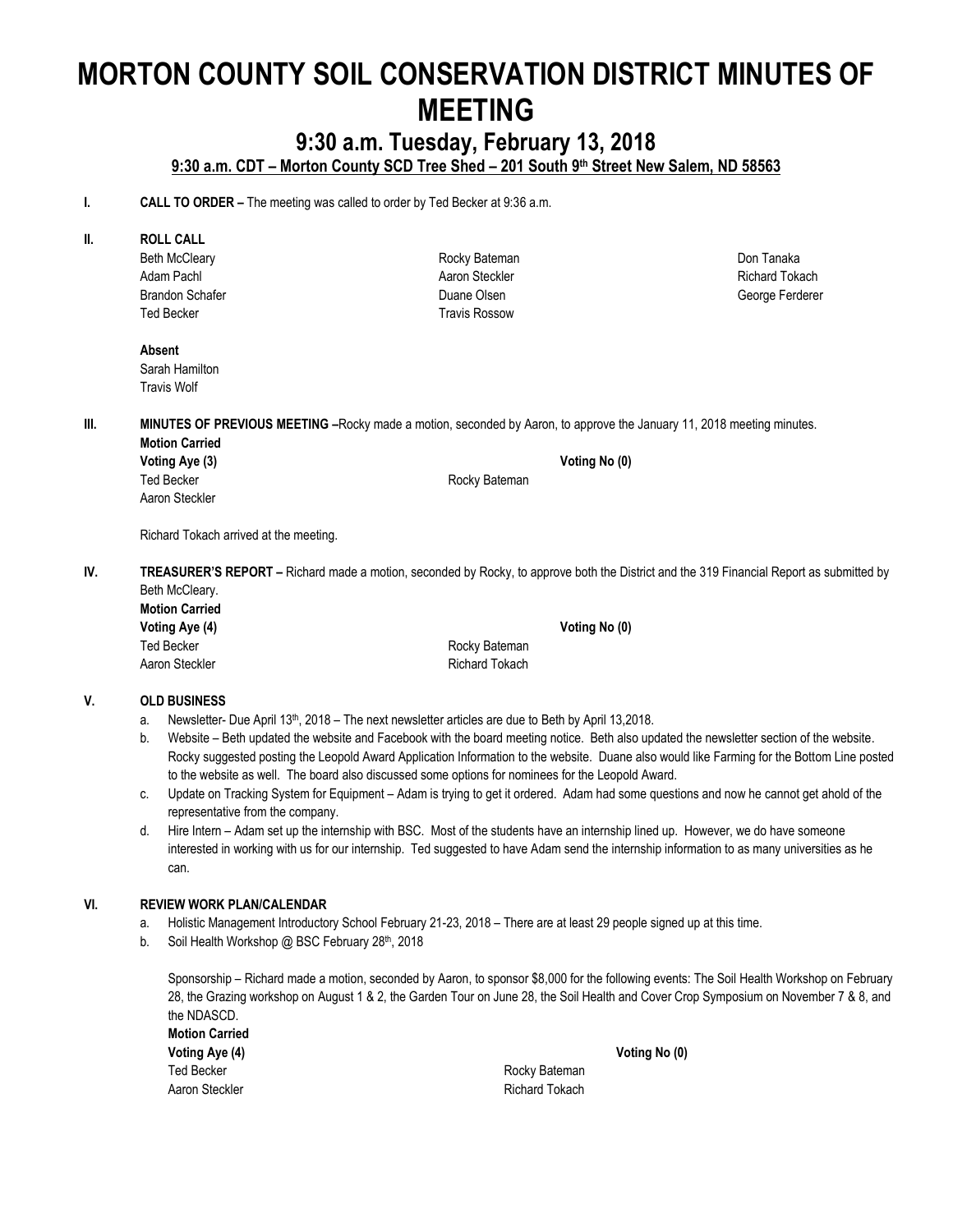#### **VII. NEW BUSINESS**

a. List of Committees – Beth provided the board with a list of the committees. Rocky made a motion, seconded by Richard to split the Financial and Equipment Committee into two separate Committees. **Motion Carried**

| ויוטעוטוו טפוווכט |                       |
|-------------------|-----------------------|
| Voting Aye (4)    |                       |
| Ted Becker        | Rocky Bateman         |
| Aaron Steckler    | <b>Richard Tokach</b> |

Aaron Made a motion, seconded by Rocky, to appoint Richard Tokach, Travis Rossow, and Beth McCleary for the Financial Committee and to appoint Aaron Steckler, George Ferderer, and SCD Staff to the equipment Committee. **Motion Carried**

**Voting Aye (4) Voting No (0)**

|                | Voting No (0) |
|----------------|---------------|
| Rocky Bateman  |               |
| Richard Tokach |               |
|                |               |

Richard made a motion, seconded by Rocky, to appoint Aaron Steckler to the Women's Ag Day Committee. **Motion Carried**

| Voting Aye (4) | Voting No (0)         |
|----------------|-----------------------|
| Ted Becker     | Rocky Bateman         |
| Aaron Steckler | <b>Richard Tokach</b> |

Richard made a motion, seconded by Rocky, to remove the following committees: CRP Summer Workshop/Tour Committee, Tractor Committee, Lock for Tree Shed Committee, RC&D Fund Committee, Soil Health Champion Committee, and the District Shed Roof Committee. **Motion Carried**

| Voting Aye (4) |                | Voting No (0) |
|----------------|----------------|---------------|
| Ted Becker     | Rocky Bateman  |               |
| Aaron Steckler | Richard Tokach |               |

Rocky made a motion, seconded by Aaron, to remove Rocky from the Scholarship Committee and put Richard on the Scholarship Committee. **Motion Carried Voting Aye (4) Voting No (0)**

| Rocky Bateman  |
|----------------|
| Richard Tokach |
|                |

- b. Mill Levy Report- Rocky Travis discussed the wording of the ND Century Code with an attorney. Rocky provided the board with a report.
- c. Achievement Winner Nominations Beth provided the board with a list of previous winners. The staff will come up with a few nominees that they think would be deserving of the award, for the next board meeting.
- d. Shut Down Arrangements The Morton County SCD staff worked out of the District Shed during the government shut down. The arrangement worked out well.
- e. Promo Items Beth provided the board with a list of promotional items to choose from.

Rocky made a motion, seconded by Aaron, to order 500 Blue pens with Blue ink, and 500 green pens with black ink.

| <b>Motion Carried</b> |                       |
|-----------------------|-----------------------|
| Voting Aye (4)        | Voting No (0)         |
| Ted Becker            | Rocky Bateman         |
| Aaron Steckler        | <b>Richard Tokach</b> |
|                       |                       |

Richard made a motion, seconded by Rocky, to order 500 lip balm and 500 hand sanitizers.

| <b>Motion Carried</b> |  |
|-----------------------|--|
| Voting Aye (4)        |  |
| <b>Ted Becker</b>     |  |

**Voting Aye (4) Voting No (0)** Rocky Bateman Aaron Steckler **Richard Tokach** Richard Tokach

f. Morton County Ag Days – Mandan, ND March 15, 2018 – Adam stated that the date is conflicting with the tree promotional meeting, so we will not be able to attend this year.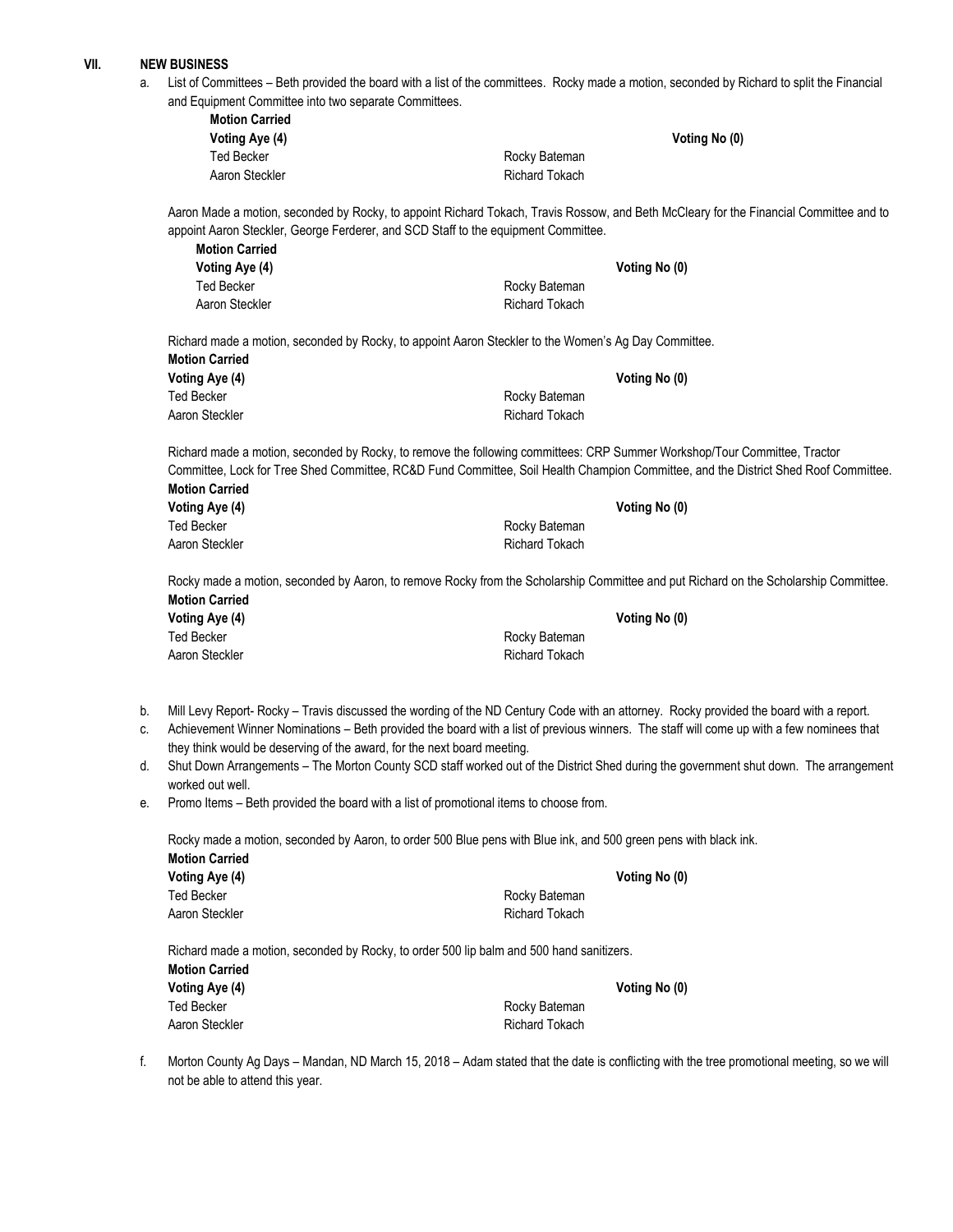#### **VIII. REPORT OF DISTRICT PROGRAMS**

1. OMG Grassland Improvement Project – Morton County had 9 applications approved with a few contracts transferring possibly to EQIP. OMG is sitting at 800,000 dollars planned out currently. Depending on how many contracts get transferred to EQIP there may be another batching period.

#### **IX. REPORT OF DISTRICT EMPLOYEES**

#### a. District Technician

- 1. Update on Trees and Fabric Adam provided the board with a report. We have received a total of 90 handplant orders so far this year which is down a little bit from 2016. In 2017 we sold a total of 8,171 hand plant trees (without the big tree order). We have already sold 8,900 trees for 2018.
- 2. Adam provided a report to the board about the Wild Life Society Conference that he attended.

#### b. District Secretary

1. Admin Update –

Beth asked the board if they would like to do another external audit report or do a report with the state auditor as required. Richard made a motion, seconded by Rocky, to have the audit go through the state auditor for 2017.

|                | Voting No (0) |
|----------------|---------------|
| Rocky Bateman  |               |
| Richard Tokach |               |
|                |               |

Rocky made a motion, seconded by Richard, to approve Beth's Leave without pay for January 2018 Payroll.

| <b>Motion Carried</b> |                       |               |
|-----------------------|-----------------------|---------------|
| Voting Aye (4)        |                       | Voting No (0) |
| Ted Becker            | Rocky Bateman         |               |
| Aaron Steckler        | <b>Richard Tokach</b> |               |

#### c. 319 Watershed Coordinator

1. Update on Watershed Program – Brandon attended the Watershed Leadership Academy Training and provided the board with a report. a. New 319 Grant – Brandon will correct the final things on the new 319 Grant. Brandon will send pre-approval letters in March. Brandon was asking the board if he could go to the Farming for the Bottom Line Workshop. The board approved Brandon to attend Farming for the Bottom Line Workshop.

#### **X. SPECIAL COMMITTEES**

- a. Multi-County Soil Health Workshop 2018 Rocky
- b. Soil Health Mentor Project– Rocky

#### **XI. REPORT OF COOPERATING AGENCIES**

a. District Conservationist/Acting – Val Hartman – Val provided the board with her report and it's attached to the minutes.

 $\Box \Box \Box \Box \Box \Box \Box \Box$ 

- b. County Extension Agent Marissa Leier Not present
- c. Farm Bill Specialist Sarah Hamilton Not present
- **XII. CORRESPONDENCE –** Chamber Connection Magazine and ND Water Magazine.

#### **XIII. APPROVE APPLICATIONS AND AGREEMENTS**

- a. Review and Approve
- **XIV. PLANS FOR NEXT MEETING**
	- 9:30 AM Thursday, March 8<sup>th</sup>, 2018 at the USDA Service Center Mandan, ND
- **XV. Sign Expense Voucher, Payroll, and Credit Card Statements**
- **XVI. ADJOURN**

Respectfully Submitted,

Beth McCleary Recording Secretary

#### Approved: